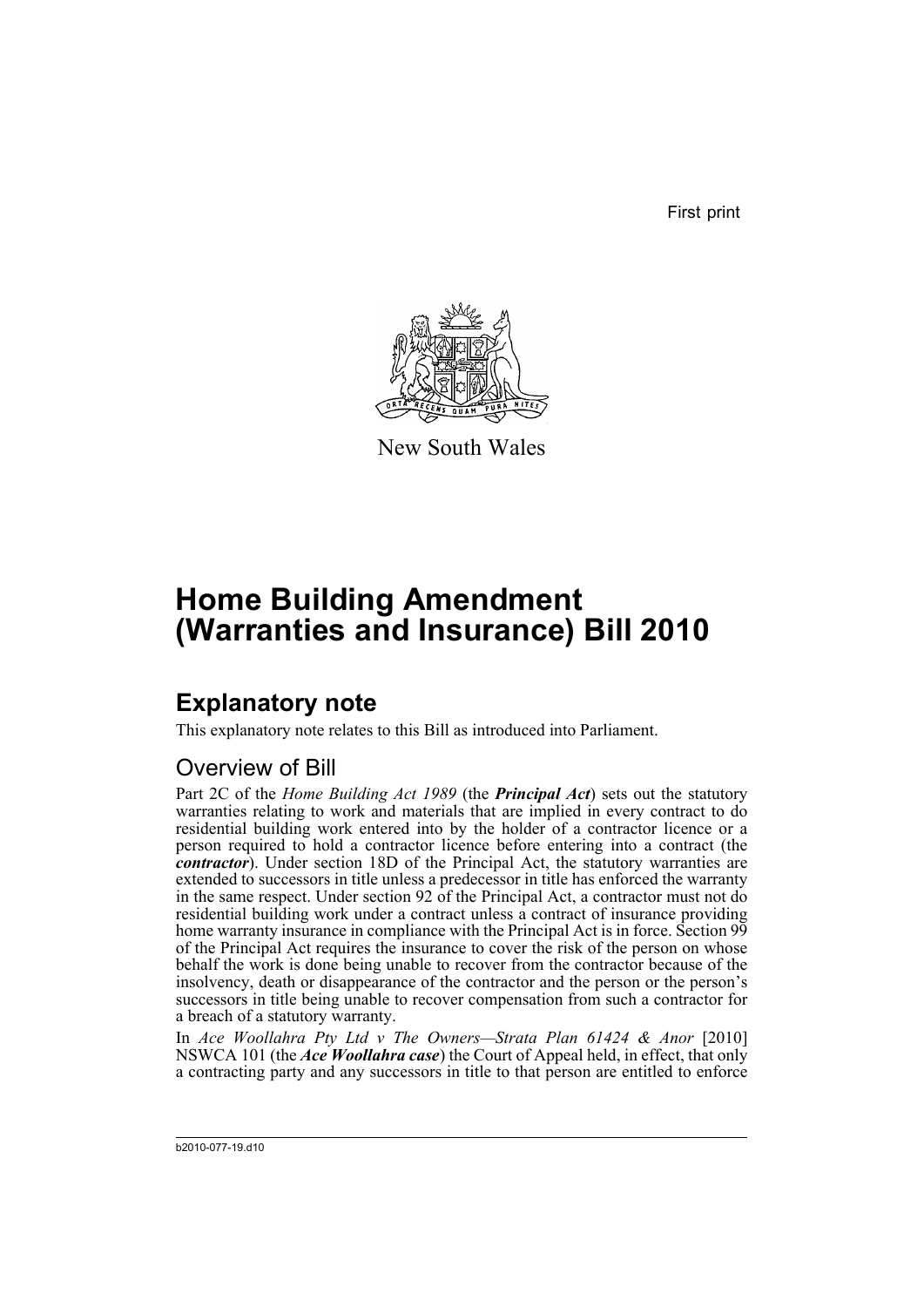Explanatory note

the statutory warranties under Part 2C of the Principal Act and to obtain compensation under home warranty insurance under the Principal Act.

The object of this Bill is to amend the *Home Building Act 1989* to ensure that, where a contractor enters into a contract for residential building work on land with a party or parties who are not the owners of the land, the owner or owners of the land will be deemed to be persons on whose behalf work is done and will be entitled to the benefit of any statutory warranty. As a consequence, any successors in title will also be able to recover for the breach of statutory warranty. Any contract of insurance is deemed to extend to such an owner and the insurer will, without the need for specific provision in a contract of insurance, be able to pay a claim under a contract of insurance on the basis of this extended operation of the statutory warranties, contracts and insurance policies and will be entitled to recover the amount from the contractor.

The Bill will overcome the effect of the decision in the Ace Woollahra case (though not affecting the actual decision in that case or the rights of the parties involved).

The Bill also includes savings and transitional provisions and makes a related amendment by way of statute law revision.

## Outline of provisions

**Clause 1** sets out the name (also called the short title) of the proposed Act.

**Clause 2** provides for the commencement of the proposed Act on the date of assent to the proposed Act.

### **Schedule 1 Amendment of Home Building Act 1989 No 147**

**Schedule 1 [2], [4] and [5]** amend sections 18D, 92C and 99, respectively, of the Principal Act to achieve the object described in the Overview of the Bill.

**Schedule 1 [1] and [3]** make consequential amendments to the Principal Act.

**Schedule 1 [6]** is an amendment by way of statute law revision to clarify the effect of section 101 of the Principal Act in its application to persons doing building work otherwise than under contract.

**Schedule 1 [7]** enables the making of savings and transitional regulations.

**Schedule 1 [8]** contains savings and transitional provisions.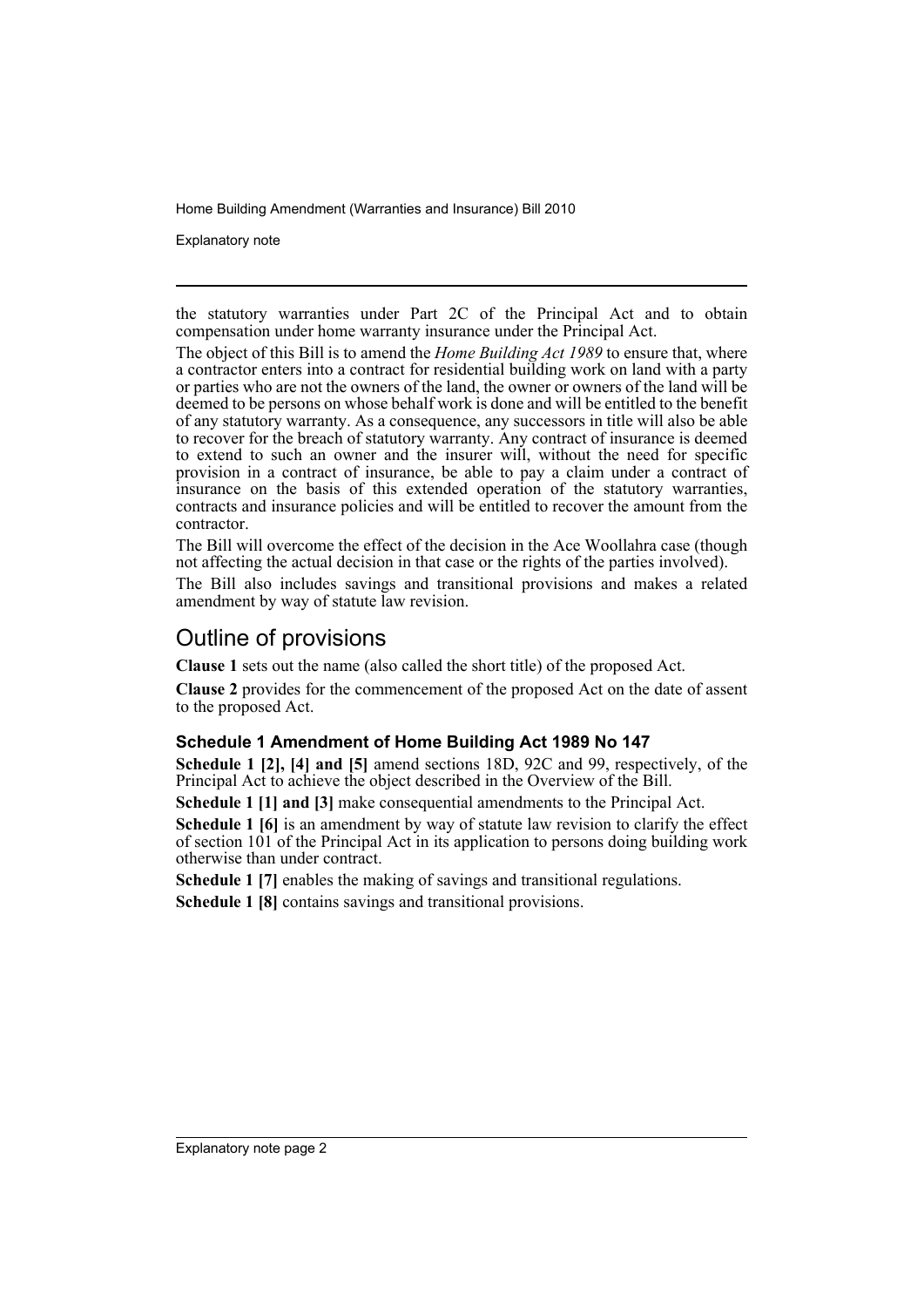First print



New South Wales

# **Home Building Amendment (Warranties and Insurance) Bill 2010**

## **Contents**

|                                                       | Page |
|-------------------------------------------------------|------|
| 1 Name of Act                                         |      |
| 2 Commencement                                        |      |
| Schedule 1 Amendment of Home Building Act 1989 No 147 | 3    |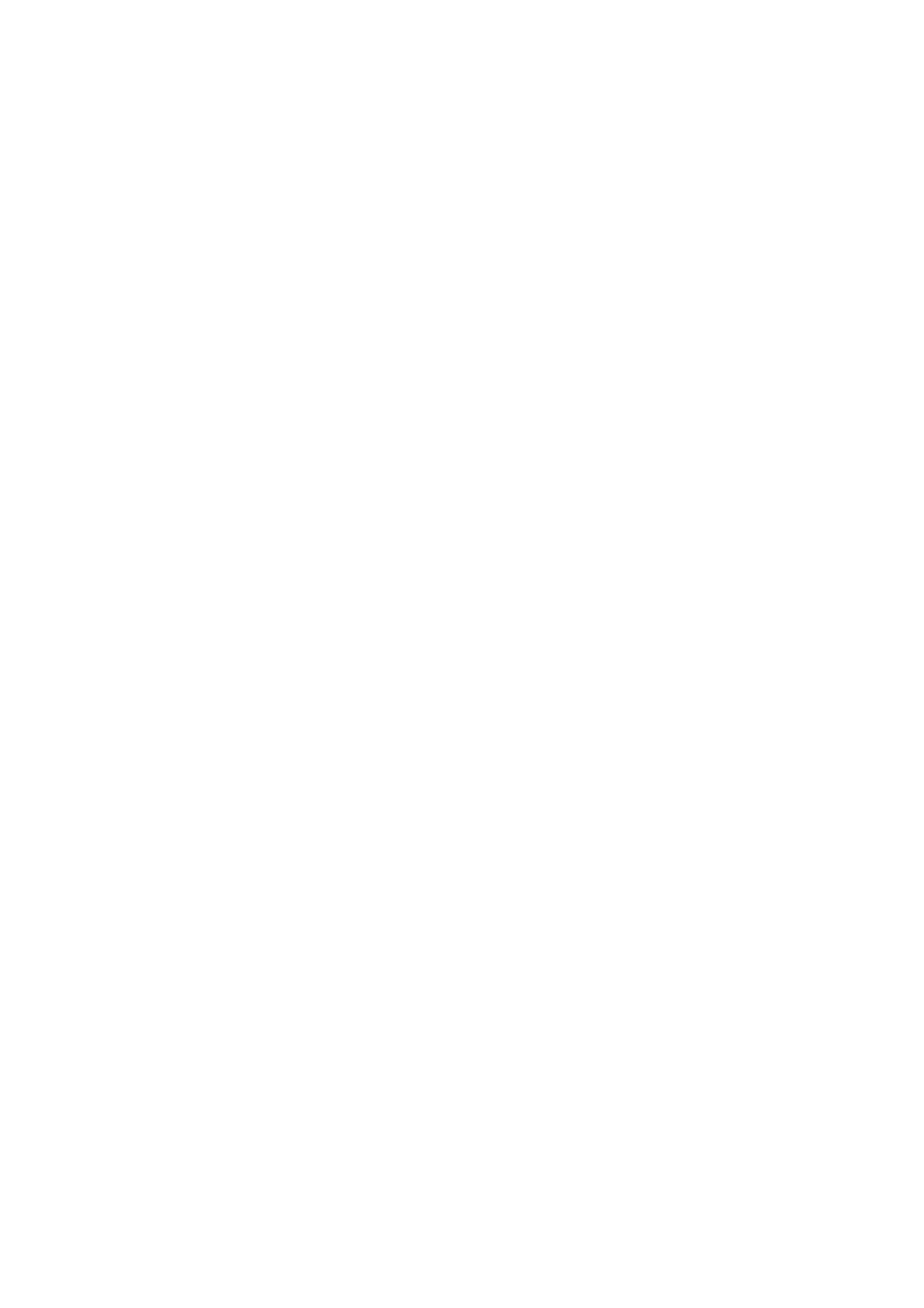

New South Wales

## **Home Building Amendment (Warranties and Insurance) Bill 2010**

No , 2010

### **A Bill for**

An Act to amend the *Home Building Act 1989* with respect to entitlements to the benefits of statutory warranties and insurance; and for other purposes.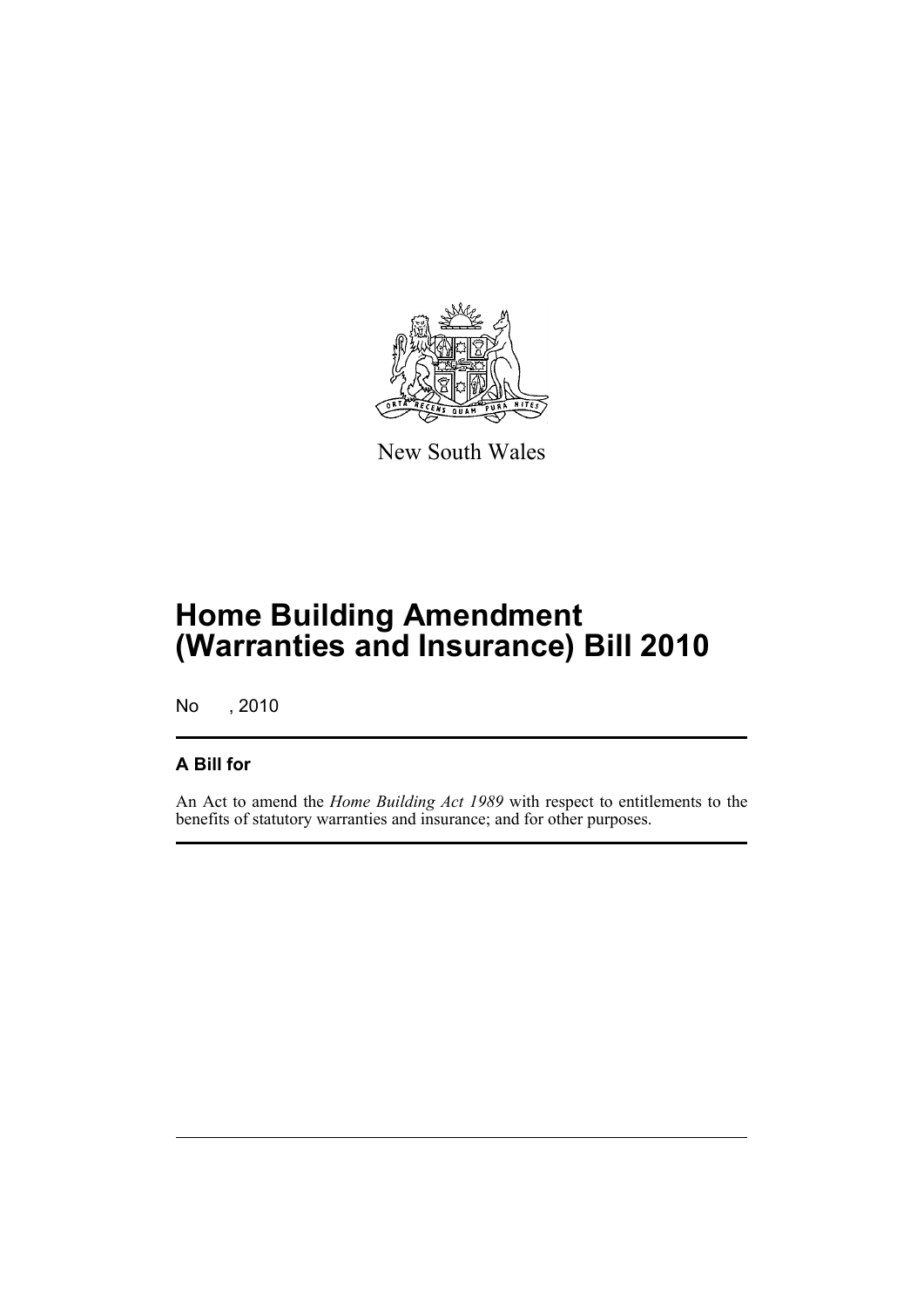<span id="page-5-1"></span><span id="page-5-0"></span>

| The Legislature of New South Wales enacts:                                            | 1             |
|---------------------------------------------------------------------------------------|---------------|
| Name of Act                                                                           | $\mathcal{P}$ |
| This Act is the <i>Home Building Amendment (Warranties and Insurance)</i><br>Act 2010 | 3<br>4        |
| Commencement                                                                          | 5             |
| This Act commences on the date of assent to this Act.                                 | 6             |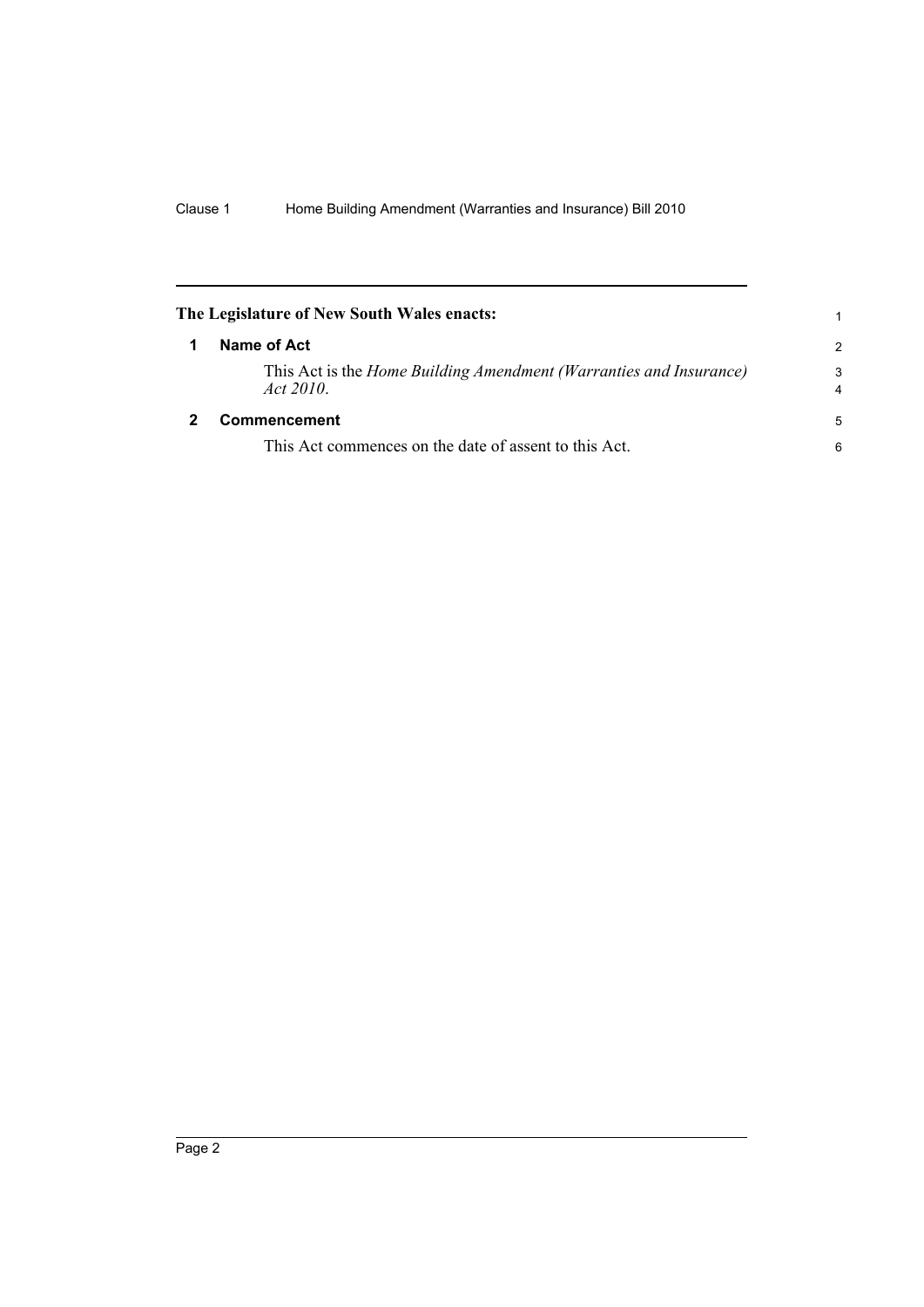Amendment of Home Building Act 1989 No 147 **Schedule 1** Schedule 1

1  $\mathfrak{p}$ 

### <span id="page-6-0"></span>**Schedule 1 Amendment of Home Building Act 1989 No 147**

### **[1] Section 3 Definitions**

Insert in alphabetical order in section 3 (1):

*non-contracting owner*, in relation to a contract to do residential building work on land, means an individual, partnership or corporation that is the owner of the land but is not a party to the contract and includes any successor in title to the owner.

*owner* of land means the only person who, or each person who jointly or severally, at law or in equity:

- (a) is entitled to the land for an estate of freehold in possession, or
- (b) is entitled to receive, or receives, or if the land were let to a tenant would be entitled to receive, the rents and profits of the land, whether as beneficial owner, trustee, mortgagee in possession or otherwise.

### **[2] Section 18D Extension of statutory warranties**

Insert after section 18D (1):

- (1A) A person who is a non-contracting owner in relation to a contract to do residential building work on land is entitled (and is taken to have always been entitled) to the same rights as those that a party to the contract has in respect of a statutory warranty.
- (1B) Subject to the regulations, a party to a contract has no right to enforce a statutory warranty in proceedings in relation to a deficiency in work or materials if the warranty has already been enforced in relation to that particular deficiency by a non-contracting owner.

#### **[3] Section 18D (2)**

Omit the subsection. Insert instead:

(2) This section does not give a successor in title or non-contracting owner of land any right to enforce a statutory warranty in proceedings in relation to a deficiency in work or materials if the warranty has already been enforced in relation to that particular deficiency, except as provided by the regulations.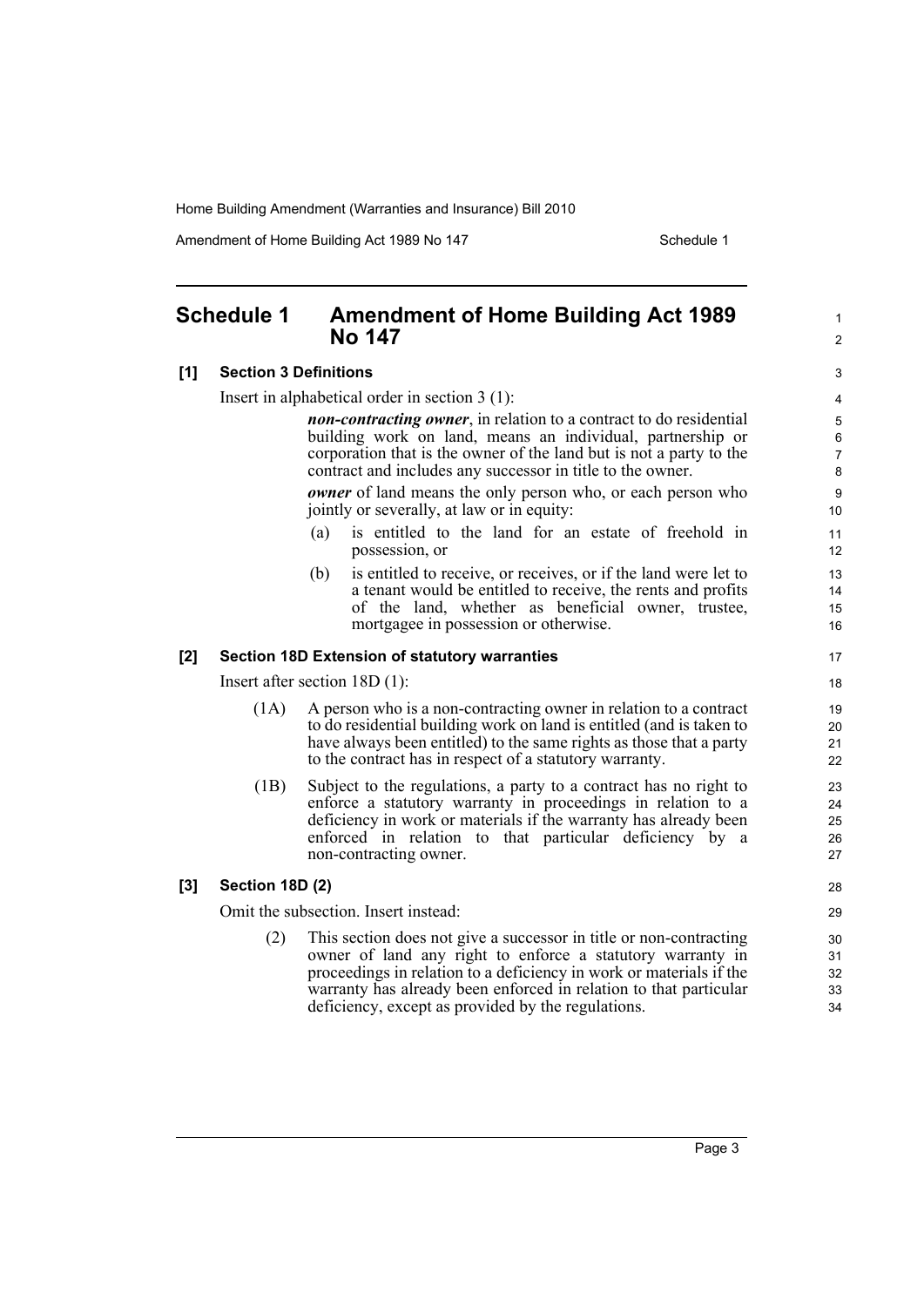Schedule 1 Amendment of Home Building Act 1989 No 147

| [4] | <b>Section 92C</b>        |                                                                                                                                                                                                                                                                                                                                                                                                                                                                                                                                         | 1                                                    |
|-----|---------------------------|-----------------------------------------------------------------------------------------------------------------------------------------------------------------------------------------------------------------------------------------------------------------------------------------------------------------------------------------------------------------------------------------------------------------------------------------------------------------------------------------------------------------------------------------|------------------------------------------------------|
|     | Insert after section 92B: |                                                                                                                                                                                                                                                                                                                                                                                                                                                                                                                                         |                                                      |
|     | 92C                       | Operation of contract of insurance in relation to non-contracting<br>owners                                                                                                                                                                                                                                                                                                                                                                                                                                                             | 3<br>4                                               |
|     |                           | (1)<br>If the holder of a contractor licence enters into a contract to do<br>residential building work on land and a contract of insurance that<br>complies with this Act is in force in relation to that work, the<br>benefit of the contract of insurance is taken to extend (and to have<br>always extended) to any non-contracting owner in relation to the<br>land at the time the contract to do residential building work was<br>entered into as if the non-contracting owner were a person on<br>whose behalf the work is done. | 5<br>6<br>$\overline{7}$<br>8<br>9<br>10<br>11<br>12 |
|     |                           | (2)<br>Subsection (1) applies irrespective of whether or not the contract<br>of insurance concerned contains a term to the same effect as that<br>subsection                                                                                                                                                                                                                                                                                                                                                                            | 13<br>14<br>15                                       |
| [5] |                           | Section 99 Requirements for insurance for residential building work                                                                                                                                                                                                                                                                                                                                                                                                                                                                     | 16                                                   |
|     |                           | Insert after section $99(2)$ :                                                                                                                                                                                                                                                                                                                                                                                                                                                                                                          | 17                                                   |
|     | (2A)                      | A provision of a contract of insurance providing cover for the<br>benefit of a person on whose behalf work is done on land is to be<br>read as providing (and to have always provided) for the same<br>benefit in relation to a non-contracting owner of the land.                                                                                                                                                                                                                                                                      | 18<br>19<br>20<br>21                                 |
|     | (2B)                      | Subsection (2A) applies irrespective of whether or not the<br>contract of insurance concerned contains a term to the same<br>effect as that subsection.                                                                                                                                                                                                                                                                                                                                                                                 | 22<br>23<br>24                                       |
| [6] |                           | Section 101 Requirements for insurance by owner-builders and others                                                                                                                                                                                                                                                                                                                                                                                                                                                                     | 25                                                   |
|     |                           | Insert at the end of the section:                                                                                                                                                                                                                                                                                                                                                                                                                                                                                                       | 26                                                   |
|     | (2)                       | In this section:<br><i>contractor</i> means a person doing residential building work<br>otherwise than under a contract to whom section 96 applies.                                                                                                                                                                                                                                                                                                                                                                                     | 27<br>28<br>29                                       |
| [7] |                           | <b>Schedule 4 Savings and transitional provisions</b>                                                                                                                                                                                                                                                                                                                                                                                                                                                                                   | 30                                                   |
|     |                           | Insert at the end of clause $2(1)$ :                                                                                                                                                                                                                                                                                                                                                                                                                                                                                                    | 31                                                   |
|     |                           | Home Building Amendment (Warranties and Insurance) Act<br>2010                                                                                                                                                                                                                                                                                                                                                                                                                                                                          | 32<br>33                                             |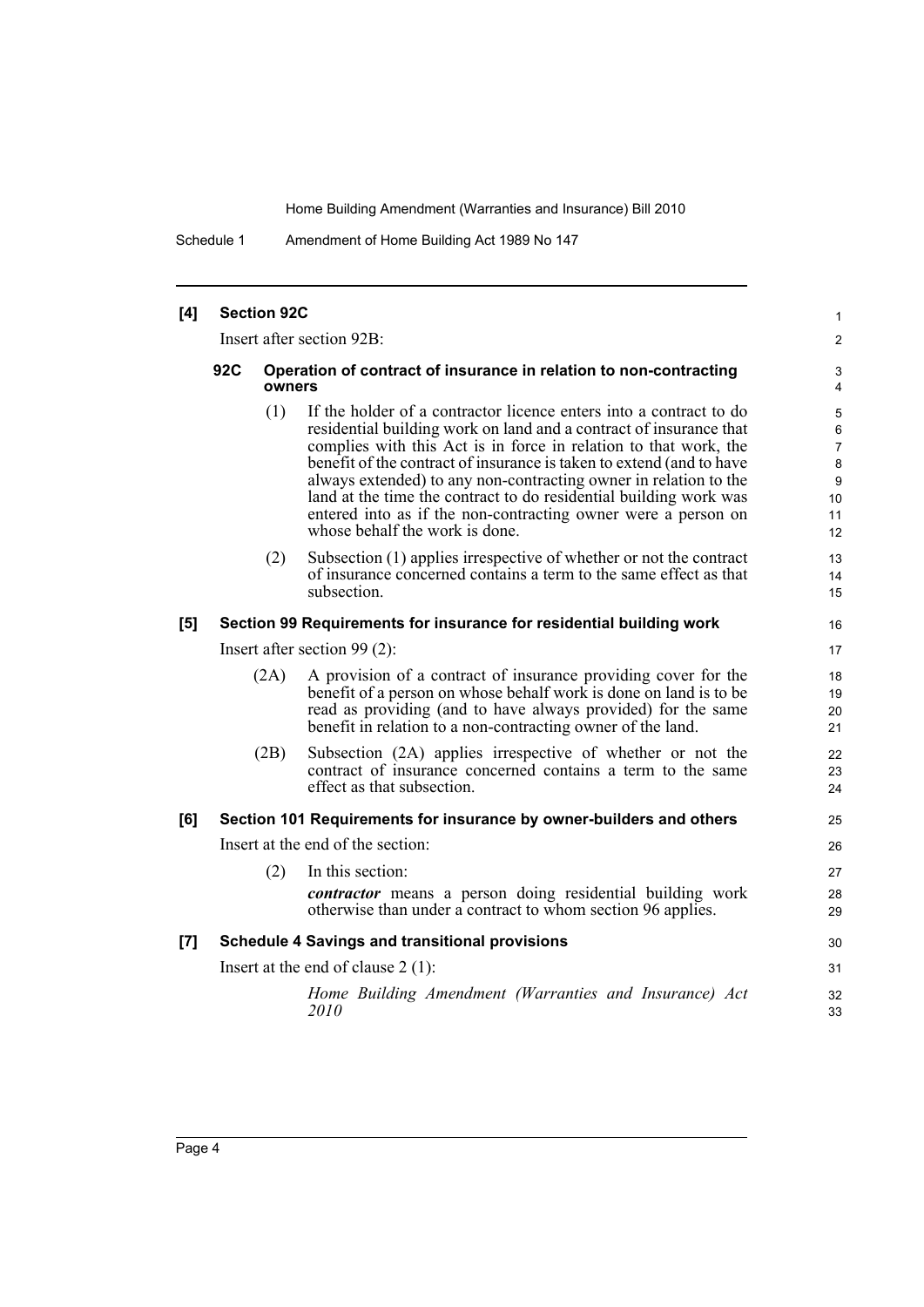Amendment of Home Building Act 1989 No 147 **Schedule 1** Schedule 1

#### **[8] Schedule 4** Insert at the end of the Schedule: **Part 18 Provisions consequent on Home Building Amendment (Warranties and Insurance) Act 2010 99 Interpretation** (1) In this Part: *amending Act* means the *Home Building Amendment (Warranties and Insurance) Act 2010*. *interim period* means the period commencing on 17 May 2010 (the date of the decision in the relevant judgment) and ending on the commencement of the amending Act. *relevant judgment* means the decision of the New South Wales Court of Appeal in *Ace Woollahra Pty Ltd v The Owners—Strata Plan 61424 & Anor* [2010] NSWCA 101. (2) For the purposes of this Part, proceedings are not *finally determined* if: (a) any period for bringing an appeal as of right in respect of the proceedings has not expired (ignoring any period that may be available by way of extension of time to appeal), or (b) any appeal in respect of the proceedings is pending (whether or not an appeal is brought as of right). **100 Application of Part** (1) This Part prevails to the extent of any inconsistency with any other provision of this Schedule. (2) Regulations made under clause 2 of this Schedule may have effect despite any provision of this Part. **101 Relevant judgment and certain other proceedings unaffected** The amendments made by the amending Act do not extend to or otherwise affect: (a) the relevant judgement, or (b) subject to clause 102 (3), any proceedings before a court or tribunal that are finally determined, or 1 2 3 4 5 6 7 8 **9** 10 11 12 13 14 15 16 17 18 19 20 21 22 23 24 25 26 27 28 29 30 31 32 33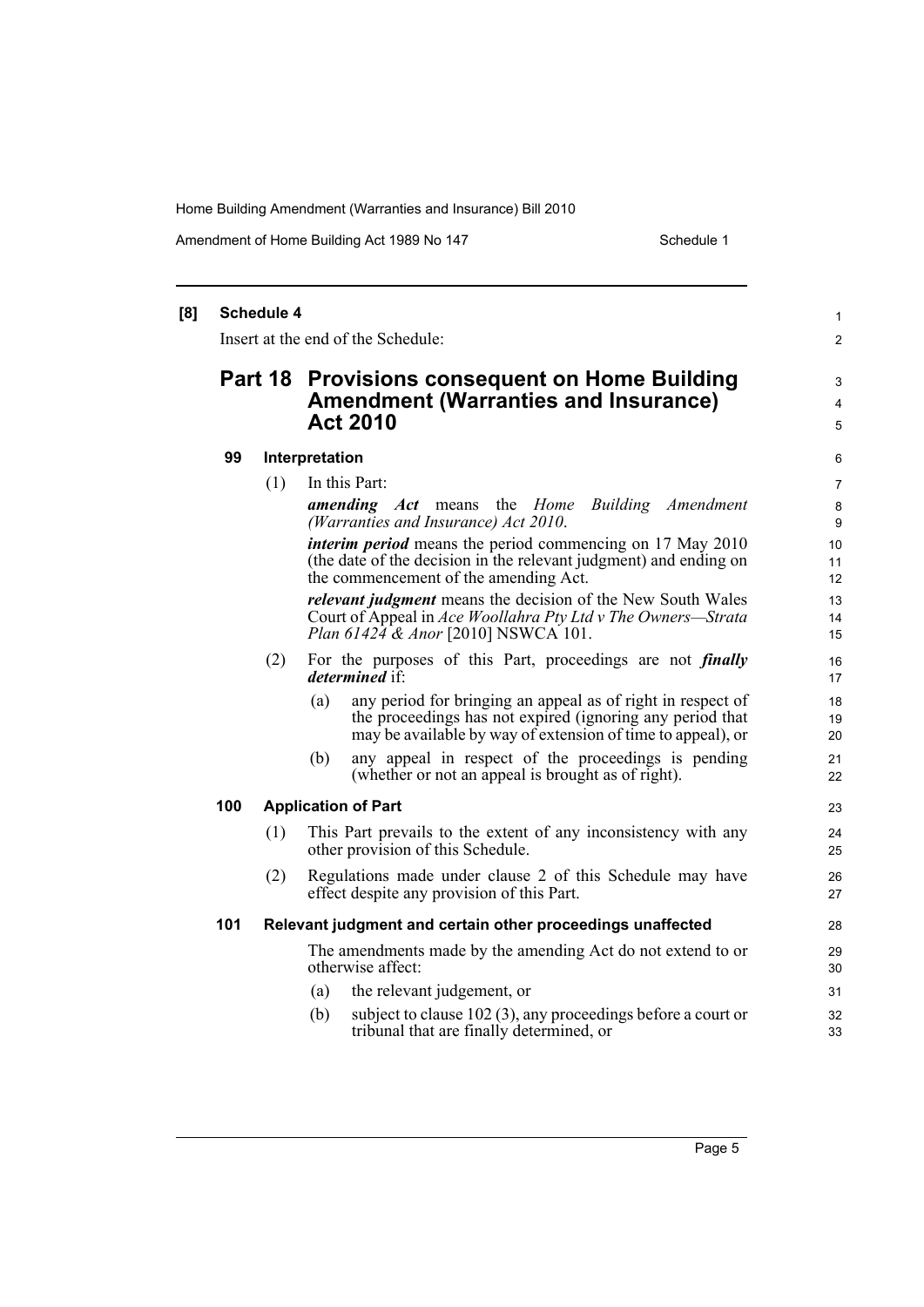Schedule 1 Amendment of Home Building Act 1989 No 147

(c) a decision of an insurer or the Building Insurers' Guarantee Corporation made before the commencement of the amendments that cannot be the subject of an appeal because of clause 65 of the *Home Building Regulation 2004*.

#### **102 Statutory warranties**

- (1) Section 18D (as amended by the amending Act) extends to a breach of a statutory warranty in relation to residential building work done on land owned by a non-contracting owner under a contract entered into before the commencement of the amending Act.
- (2) A non-contracting owner in relation to a contract to do residential building work on land who is entitled, on and after the commencement of the amending Act, to the benefit of a statutory warranty in relation to work done on the land may enforce the statutory warranty:
	- (a) subject to subclause (3), in proceedings commenced in accordance with Part 2C on or after the commencement of the amending Act, or
	- (b) in proceedings commenced by the non-contracting owner, but not finally determined, before the commencement of the amending Act to enforce the same statutory warranty.
- (3) A non-contracting owner in relation to a contract to do residential building work on land who:
	- (a) is entitled to the benefit of a statutory warranty under section 18D in relation to a particular deficiency in work done on the land, and
	- (b) was found, in proceedings under Part 2C that were finally determined during the interim period, not to be entitled to enforce the same statutory warranty for that particular deficiency solely because the owner was not a party to the contract,

may enforce the same statutory warranty in proceedings subsequent to the earlier unsuccessful proceedings that are brought within 6 weeks after the commencement of the amending Act.

(4) Nothing in this clause authorises or permits a non-contracting owner who was a party in proceedings the subject of the relevant judgment to bring subsequent proceedings under subclause (3).